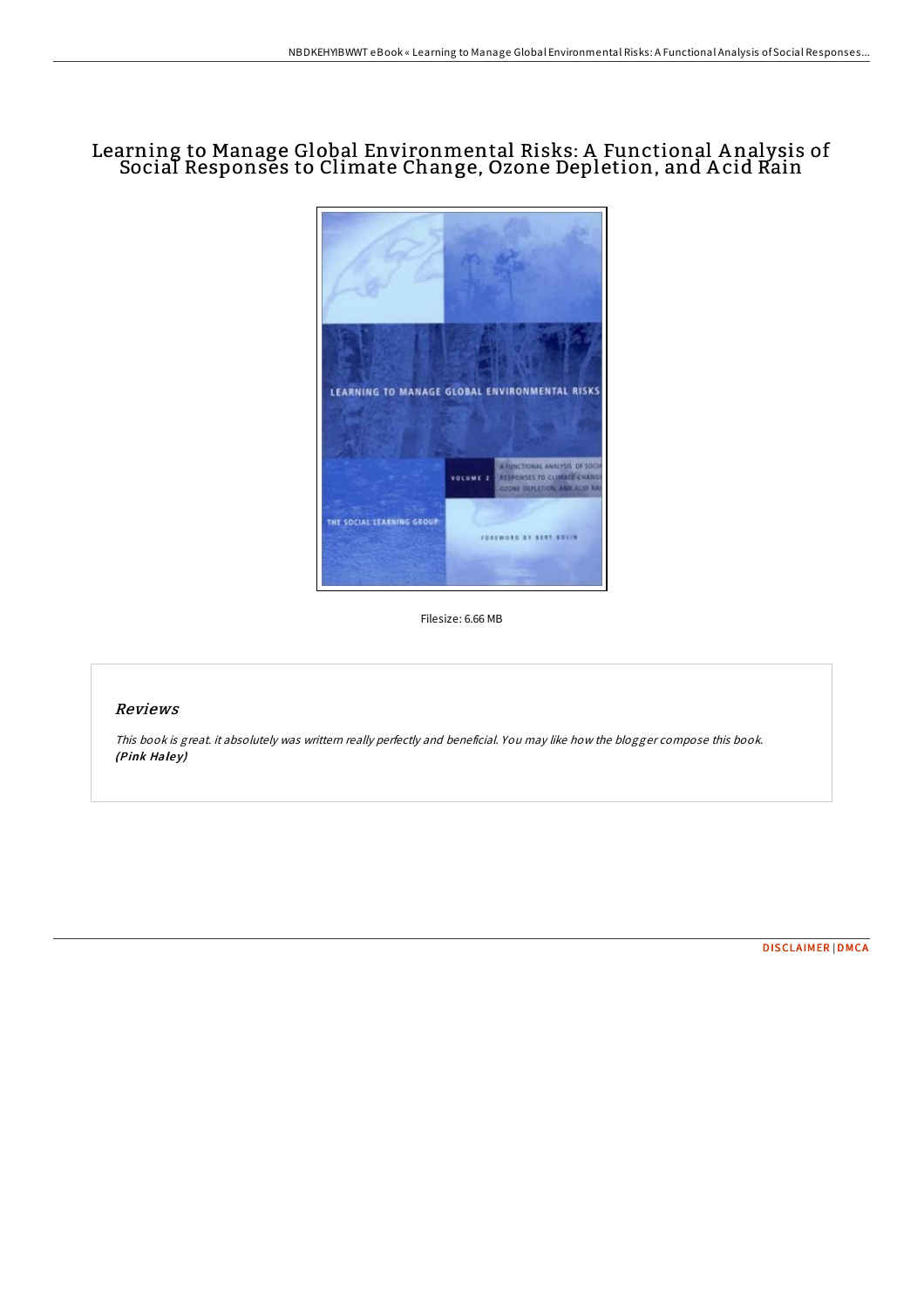## LEARNING TO MANAGE GLOBAL ENVIRONMENTAL RISKS: A FUNCTIONAL ANALYSIS OF SOCIAL RESPONSES TO CLIMATE CHANGE, OZONE DEPLETION, AND ACID RAIN



To get Learning to Manage Global Environmental Risks: A Functional Analysis of Social Responses to Climate Change, Ozone Depletion, and Acid Rain eBook, remember to follow the link listed below and save the ebook or get access to additional information which are highly relevant to LEARNING TO MANAGE GLOBAL ENVIRONMENTAL RISKS: A FUNCTIONAL ANALYSIS OF SOCIAL RESPONSES TO CLIMATE CHANGE, OZONE DEPLETION, AND ACID RAIN ebook.

MIT Press Ltd, United States, 2001. Paperback. Book Condition: New. New.. 276 x 212 mm. Language: English . Brand New Book. This longawaited two-volume book examines how the interplay of ideas and actions applied to environmental problems has laid the foundations for global environmental management. It looks at how ideas, interests, and institutions affect management practice; how management capabilities in other areas affect the ability to deal with specific environmental issues; and how learning affects society s approach to the global environment. The book focuses on efforts to deal with climate change, ozone depletion, and acid rain from 1957 (The International Geophysical Year) through 1992 (the UN Conference on Environment and Development). The settings include Canada, Germany, Hungary, Japan, Mexico, the Netherlands, the former Soviet Union, the United Kingdom, the United States, and international environmental organizations. Topics include problem framing, agenda setting, issue attention, risk assessment, monitoring, option assessment, goal and strategy formulation, implementation, and evaluation. Volume 1 provides an overview of the project, of global environmental management in general, and of the three central environmental issues studied; it also contains the individual country studies. Volume 2 contains the management function studies and the book s conclusion. Authors in the set includeJeannine Cavender-Bares, William C. Clark, Ellis Cowling, Nancy M. Dickson, Gerda Dinkelman, Rodney Dobell, Renate Ell, Adam Fenech, Alexander Ginzburg, Elena Goncharova, Peter Haas, Eva Hizsnyik, Michael Huber, Peter Hughes, Jill Jager, Marc Levy, Angela Liberatore, Diana Liverman, Justin Longo, David McCabe, Donald Munton, Elena Nikitina, Karen O Brien, Edward Parson, Vladimir Pisarev, Ruud Pleune, Miranda Schreurs, Simon Shackley, Peter Simmons, Heather Smith, Vassily Sokolov, Ferenc L. Toth, Jeroen van der Sluijs, Josee van Eijndhoven, Claire Waterton, Cor Worrell, and Brian Wynne. More information is available from the SLG web site.

 $\sqrt{\frac{1}{n+1}}$ Read Learning to Manage Global Environmental Risks: A Functional Analysis of Social Responses to Climate Change, Ozone Depletion, and Acid Rain Online

Download PDF Learning to Manage Global Environmental Risks: A Functional Analysis of Social Responses to Climate Change, Ozone Depletion, and Acid Rain